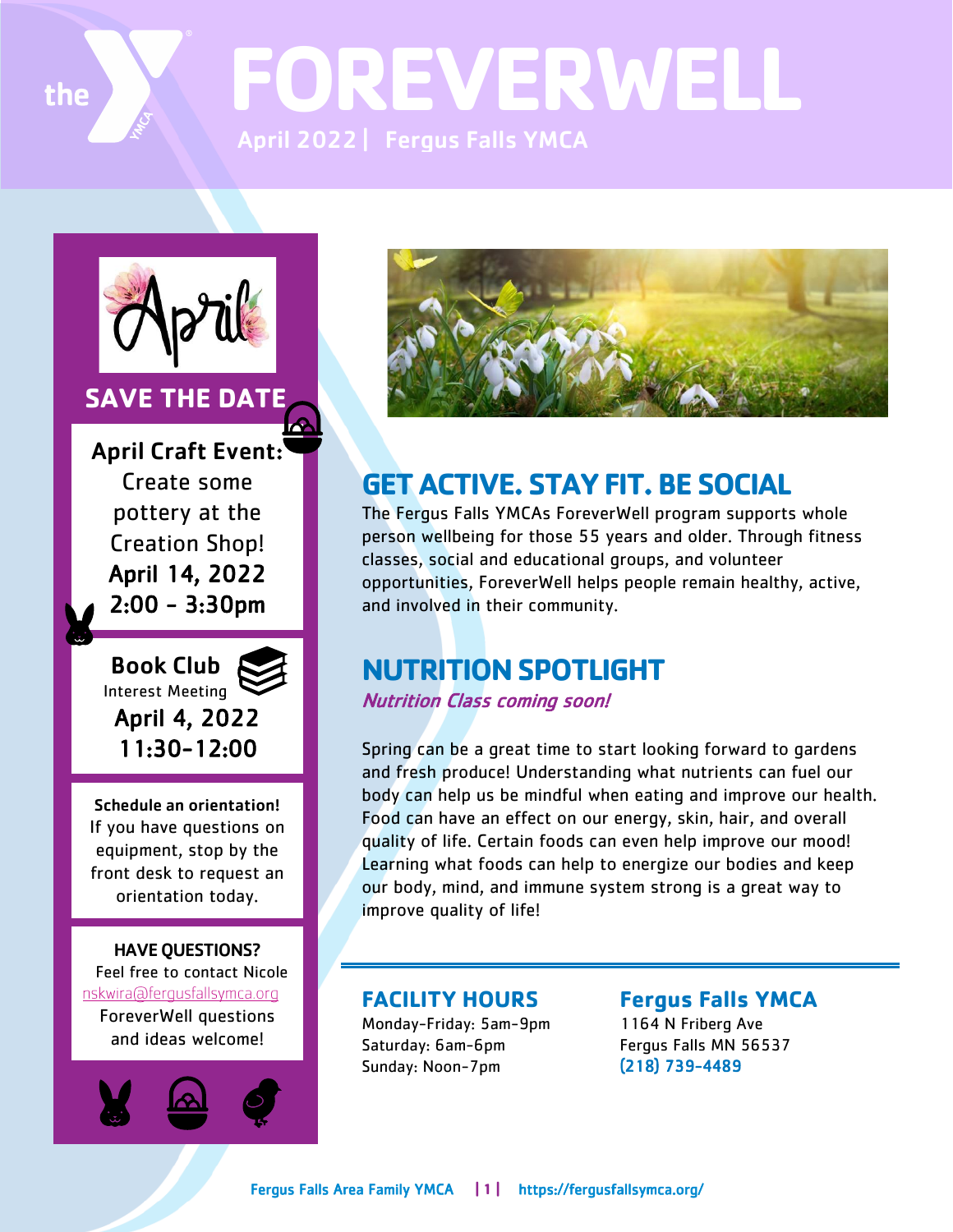## **GROUP EXERCISE CLASSES TO TRY**



Here at the Fergus Falls Area YMCA we have a wide variety of group fitness to meet the interests of those we serve. Here are some classes we would like to highlight for our ForeverWell members. All classes are Free with your YMCA Membership! Registration

### In advance is required. Download the Fergus Falls YMCA App to easily register for classes!

#### Monday: 8:00am: Early Bird Water Fitness 9am: Beginner's Pickleball 9:30am: Morning Yoga 10:30pm: SAIL/Silver Sneaker Classic 12:00pm: Yoga Tuesday: 8am: Functional Fitness 8:30am: Cycling 9:45am: Aqua Energy 10:00am: Tai Ji Quan 11:15am: Silver Sneaker Yoga Wednesday: 8:00am: Early Bird Water Fitness 9am: Beginner's Pickleball 9:30am: Morning Yoga 10:30pm: SAIL/Silver Sneaker Classic 12:00pm: Yoga Thursday: 8am: Functional Fitness 8:30am: Cycling

9:45am: Aqua Energy 10:00am: Tai Ji Quan 11:15am: Silver Sneaker Yoga Friday:

8:00am: Early Bird Water Fitness 9am: Beginner's Pickleball 9:30am: Morning Yoga 10:30pm: SAIL/Silver Sneaker Classic 12:00pm: Yoga

**SCHEDULE IS SUBJECT TO CHANGE.** 

# Stay active in all seasons! SPRING Ideas

#### l Get your garden started! Gardening can be a great way to stay active and is great for strength and l

#### Į Take a bike ride!

flexibility

 Stay active and enjoy the warmer temps í

#### . Spring Cleaning!

 Turn on some music and stay active while cleaning for Spring í

j Spend time with grandchildren! Activities with a grandchild can help you stay active

The change in seasons and weather is a great time to change up our exercise routine and try something new!

www.nia.nih.gov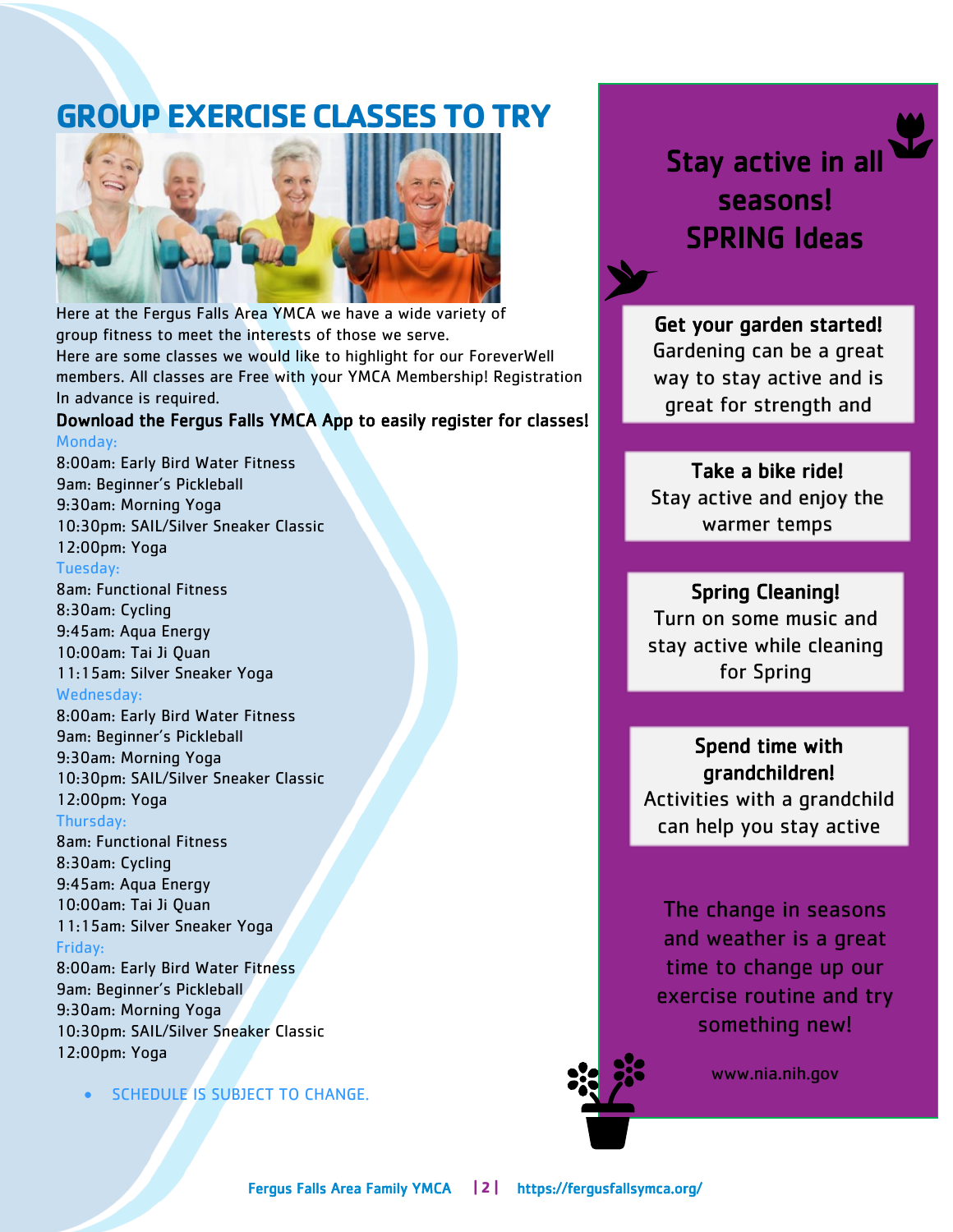| <b>MONDAY</b>                             | <b>TUESDAY</b>                                           | <b>WEDNESDAY</b> | <b>THURSDAY</b>                             | <b>FRIDAY</b> |
|-------------------------------------------|----------------------------------------------------------|------------------|---------------------------------------------|---------------|
| NEW &                                     |                                                          |                  |                                             | 1             |
| <b>One-Time</b>                           |                                                          |                  |                                             |               |
| <b>Events</b>                             | Register with Stacey at                                  |                  |                                             |               |
| for April                                 | Stacey@ferqusfallsymca.org for<br>the Tai Ji Quan class. |                  |                                             |               |
|                                           |                                                          |                  |                                             |               |
| $\overline{4}$<br><b>Initial Interest</b> | 5                                                        | 6                | $\overline{7}$                              | 8             |
| <b>Meeting for</b>                        | 10:00-11:00am                                            |                  | 10:00-11:00am                               |               |
| <b>BOOK CLUB</b><br>11:30-12:00           | Tai Ji Quan                                              |                  | Tai Ji Quan                                 |               |
|                                           |                                                          |                  |                                             |               |
|                                           |                                                          |                  |                                             |               |
| 11                                        | 12                                                       | 13               | 14                                          | 15            |
|                                           |                                                          |                  | <b>Clay Creations</b><br><b>Craft Event</b> |               |
|                                           | 10:00-11:00am<br>Tai Ji Quan                             |                  | $2 - 3:30pm$                                |               |
|                                           |                                                          |                  | 10:00-11:00am                               |               |
|                                           |                                                          |                  | Tai Ji Quan                                 |               |
| 18                                        | 19                                                       | 20               | 21                                          | 22            |
|                                           | $10:00 - 11:00$ am                                       |                  | $10:00 - 11:00am$                           |               |
|                                           | Tai Ji Quan                                              |                  | Tai Ji Quan                                 |               |
|                                           |                                                          |                  |                                             |               |
|                                           |                                                          |                  |                                             |               |
| 25                                        | 26                                                       | 27               | 28                                          | 29            |
|                                           |                                                          |                  |                                             |               |
|                                           | 10:00-11:00am<br>Tai Ji Quan                             |                  | 10:00-11:00am<br>Tai Ji Quan                |               |
|                                           |                                                          |                  |                                             |               |
|                                           |                                                          |                  |                                             |               |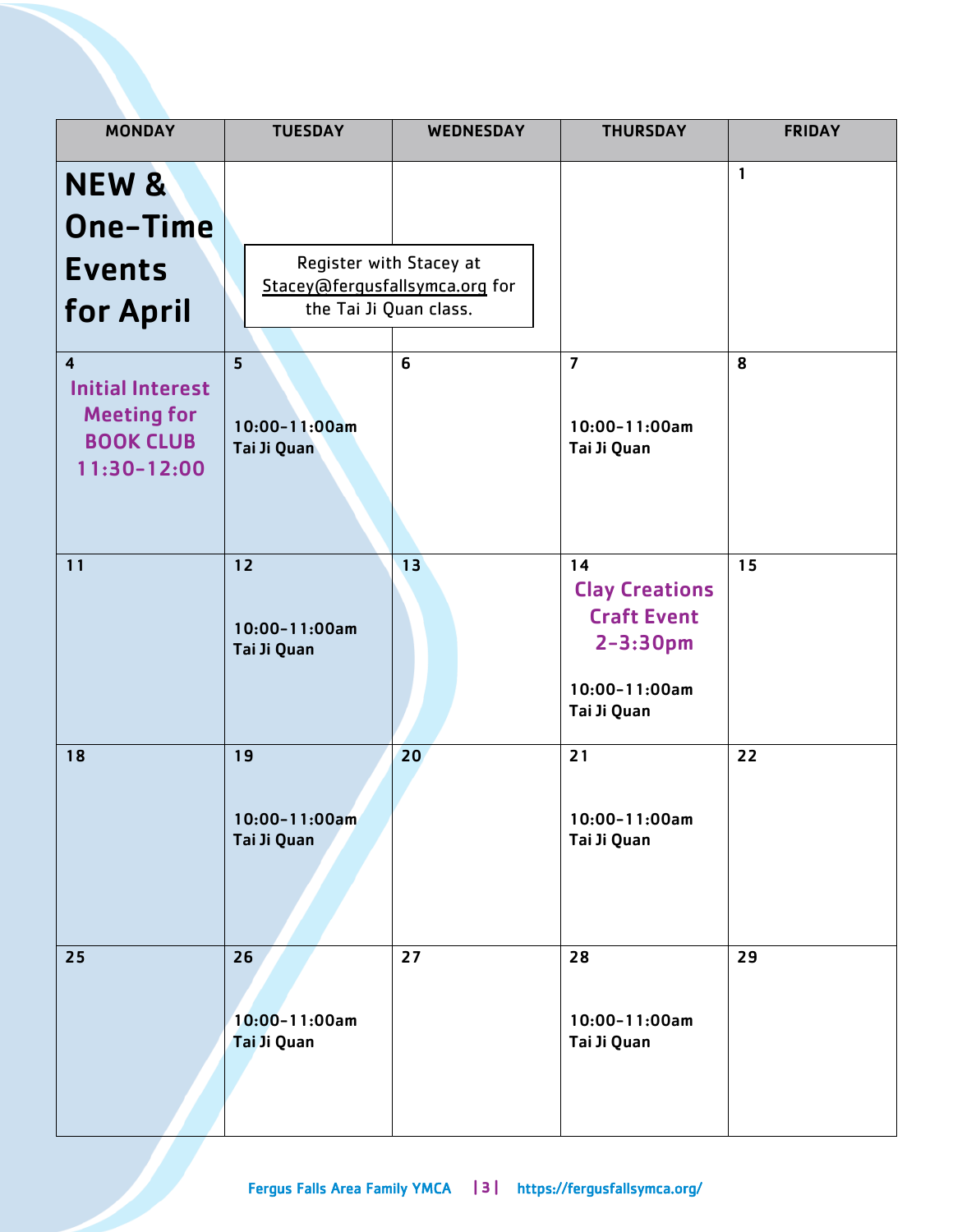# **What's Happening in ForeverWell**

## **FOREVERWELL APRIL CRAFT EVENT**

Clay Creations at Creation Shop

Thursday, April 14th , 2:00-3:30pm Location: Creation Shop (119 N Mill St, Fergus Falls) Fee: Additional fee of \$35 is required at registration Register by: Wednesday, April 6th

Join the ForeverWell group and try pottery at the **Creation Shop!** ForeverWell participants will have the chance to create functional pottery by exploring two techniques. The workshop will begin with a group handbuilding tutorial. Once familiar with the tools and processes you can freely explore hand-building and have a chance to try the pottery wheel. You also can keep the 2 pieces that you create!

## **FOREVERWELL BOOK CLUB**

### **INITIAL INTEREST MEETING**





Interested in joining a book club? Join us at the initial interest meeting to decide on our first book and future meeting time. Free copies of the book chosen will be available to rent. If you are not able to make this time, but are still interested or have questions please email Nicole at [nskwira@fergusfallsymca.org.](mailto:nskwira@fergusfallsymca.org)

# Class Descriptions & Updates

# **TAI JI QUAN**

## Tuesday & Thursday 10:00-11:00am

### Classes starting April 5th

Try out this fun new class for better balance! If you are interested in joining tai ji quan to improve your balance and strength email [stacey@fergusfallsymca.org.](mailto:stacey@fergusfallsymca.org)



Check out Tai Ji Quan! Moving for Better Balance



========================

Book Club Help us start a book club, great for socializing and getting involved! Monday, April 4th, 11:30am-12:00pm

========================



**Grab some friends and stop by for Senior Cards each Tuesday & Thursday from 2:30-4:00pm** Pool Observation Room

========================

**FOR YOUTH DEVELOPMENT ® FOR HEALTHY LIVING FOR SOCIAL RESPONSIBILITY**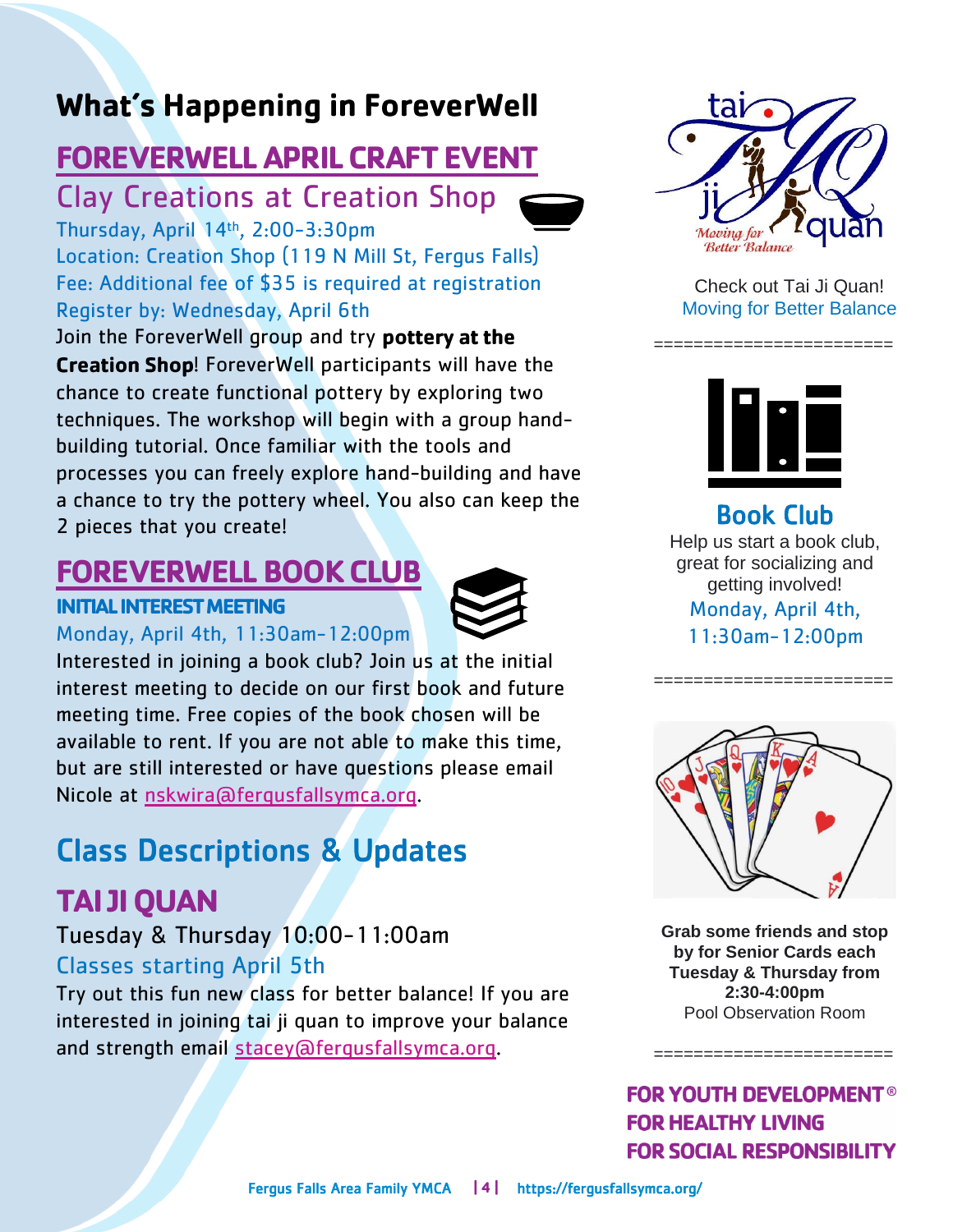### Building balance

Improve balance and strength to prevent falls!

- ❖ Yoga can be a great exercise to incorporate stretching and strength building. Stretching tight muscles can help improve posture and balance!
- ❖ Tai Chi moves can provide movement that can improve balance! This exercise involves gradual movements that challenge balance to help prevent falls.
- ❖ Walking, biking, and climbing stairs can help strengthen muscles in your lower body to help improve balance.

## **APRILRECIPE**  Egg Roll in a Bowl

#### Ingredients:

1 lb. meat of choice (can use ground turkey, chicken, beef, or pork) 1 sweet onion, diced 1 tablespoon sesame oil 2 teaspoon minced garlic 1 teaspoon ground ginger ¼ cup soy sauce (reduced sodium) \*optional 1 (16oz.) bag coleslaw ½ cup grated carrots 2 green onions, thinly sliced Salt and pepper, to taste

#### Directions:

Cook ground meat; drain; return meat to skillet. Add diced onion and sesame oil to skillet and cook until onion is tender. Add garlic, ginger, soy sauce, coleslaw mix, and carrots to the skillet. Cook, stirring, for approximately 5-7 minutes. Remove skillet from the heat. Stir in green onions and season with salt and pepper to taste.

### **Have feedback or** suggestions?

We would love to hear from you about events and classes you want to see in your YMCA ForeverWell program!

Please email or talk to Nicole with any suggestions and ideas! nskwira@fergusfallsymca.org

### **April dates:**

4/1/22: April Fools' Day

4/17/22: Easter

4/22/22: Earth Day

#### Did you Know?

"April" ("Aprilis"), comes from the verb "aperire", which means to open or opening. It is often believed that this refers to the flowers and trees beginning to "open" and bloom